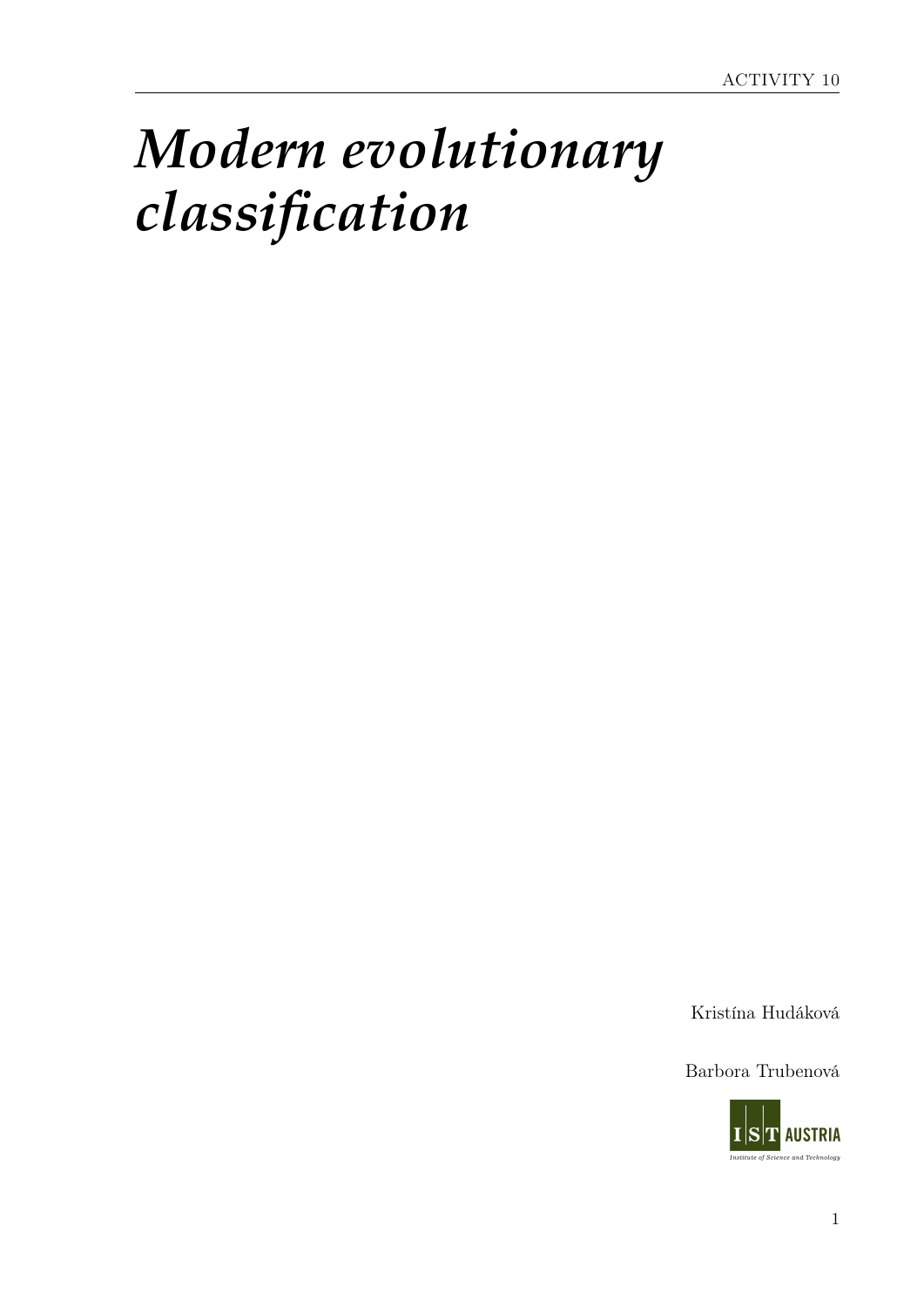## 10 Modern evolutionary classification

In this activity, students work independently on a collection of tasks and questions to review what they have learned about evolutionary classification. The tasks focus on identifying clades, estimating the relatedness of different branches within a cladogram, identifying derived characters for groups of organisms, identifying the last common ancestor of a given group of organisms, and constructing cladograms according to character charts.

#### 10.1 Aims

- To review the basic terms associated with evolutionary classification (cladogram, clade, speciation event, derived character, last common ancestor).
- To practice reading and constructing cladograms.

#### 10.2 Structure

• Individual work (45 min).

#### 10.3 Material

• Student sheets

#### 10.4 Procedure

- 1. Students work individually on the tasks in the student sheet.
- 2. After completing all the tasks, students may discuss their answers with a neighbor.
- 3. Finally, the teacher discusses all the tasks and questions with the class, identifying and correcting the student's mistakes.

#### References

- Klembara, Jozef. Fylogenetická systematika. 2014 Univerzita Komenského v Bratislave, Prírodovedecká fakulta. ISBN 978-80-223-3684-0
- Reece, Urry, Cain, Wasserman, Minorsky & Jackson. Campbell Biology 2011. Pearson. ISBN 0321739752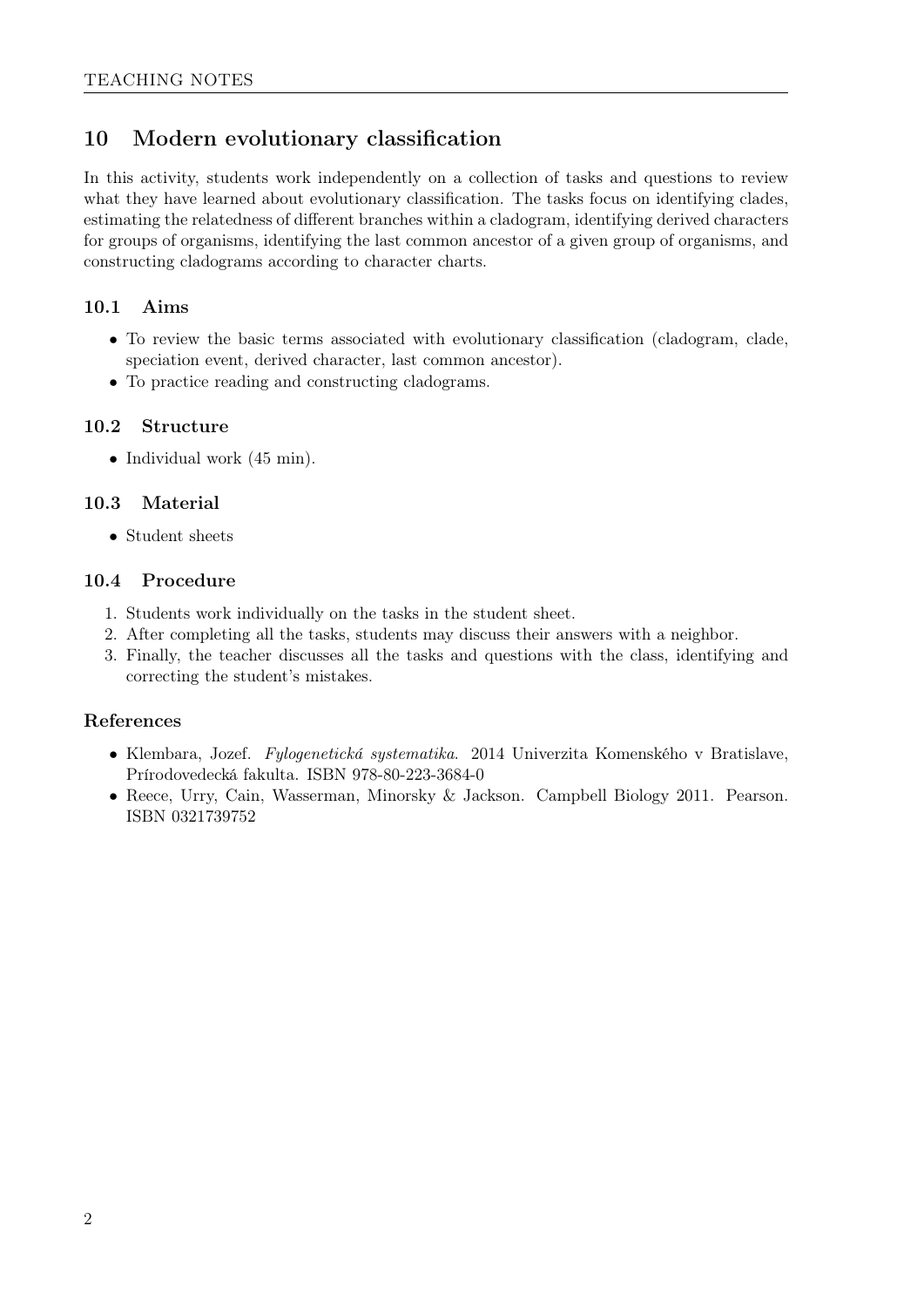### Modern evolutionary classification

1. The picture below shows the evolutionary relationships between the four major groups of arthropods.



- (a) In the picture above, indicate the last common ancestor of bees, centipedes, ticks and crayfish.
- (b) Which pair of organisms is more closely related: butterflies and crayfish or bees and spiders?
- (c) Which pair of organisms shares a more recent last common ancestor: centipedes and crabs or ticks and butterflies?
- 2. In the cladograms below, various groups of living organisms are highlighted in color. Which of these groups are clades? Explain.



3. Which of the cladograms below depicts an evolutionary history different from that of the other two? Explain.

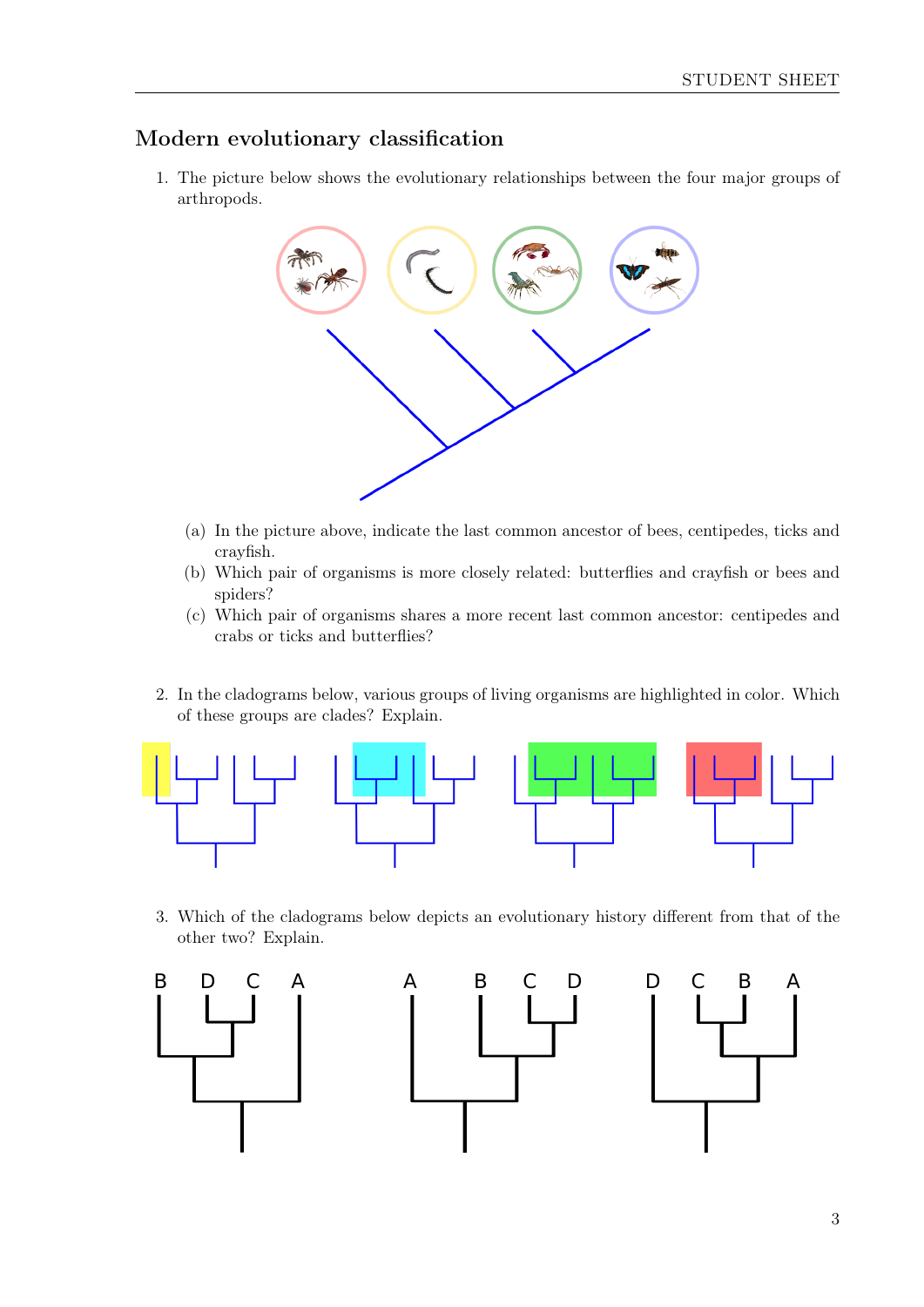4. The picture below shows evolutionary relationships among some selected members of the order Carnivora.



- (a) How many species are in the picture?
- (b) How many genera are in the picture?
- (c) Indicate in the cladogram at least one speciation event.
- (d) Using this cladogram, explain how the evolutionary classification of the order Carnivora relates to the Linnaean classification of this order.

- 5. The cladogram below shows relationships among three imaginary groups of organisms: groups A, B, and C. Use the cladogram to answer the following questions:
	- (a) Which groups share derived characteristic 1?
	- (b) What does the node, or fork, between groups B and C represent?
	- (c) Which group split off from the other groups first?
	- (d) Which pair, A-B, B-C, or A-C shares the most recent common ancestor?